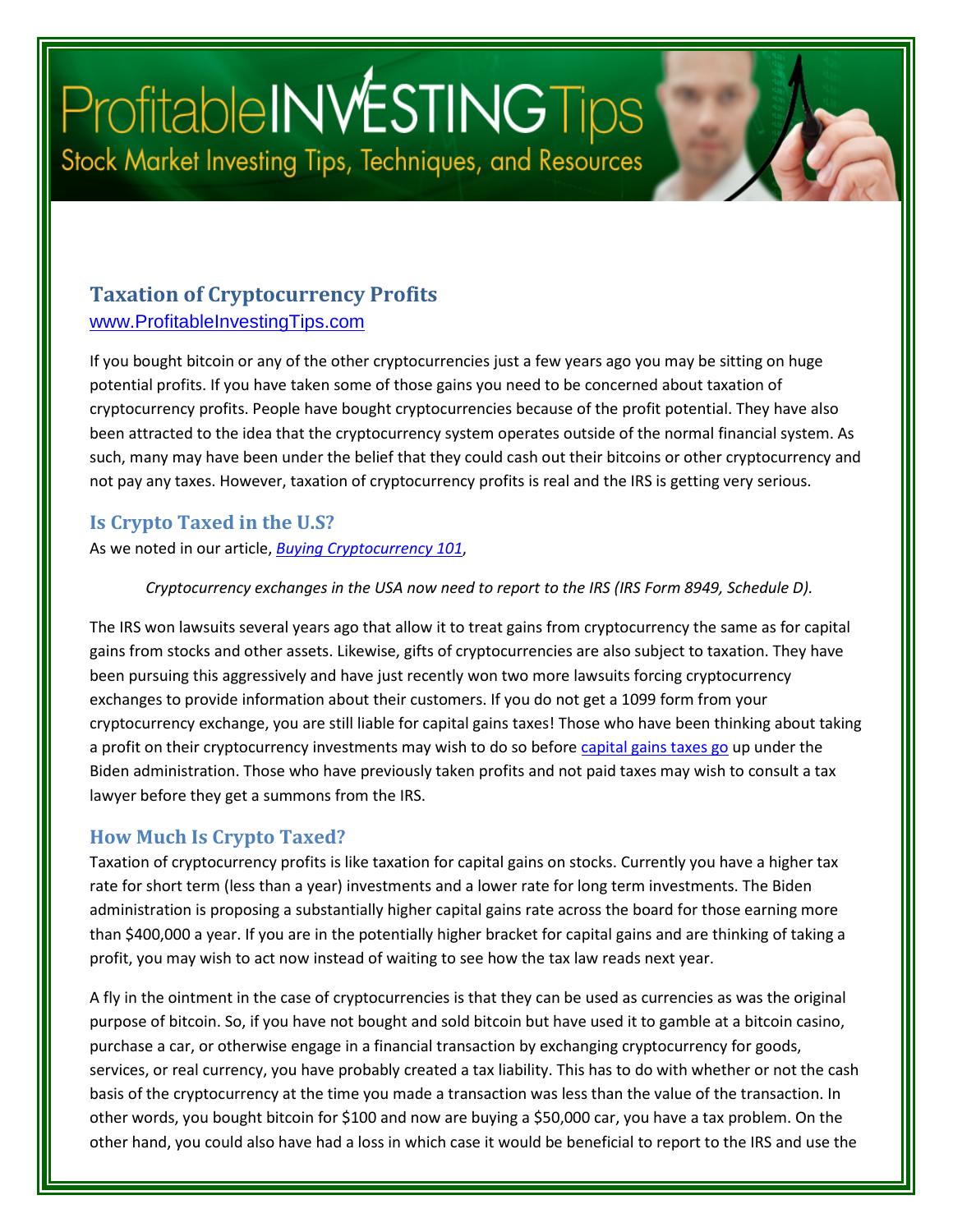loss as a write off.

### **How Do I Avoid Crypto Taxes?**

You can avoid taxes on cryptocurrency if you lose money. You can also avoid taxes if you never sell your cryptocurrency and never engage in a financial transaction with any of your bitcoins. Otherwise, the days of hiding assets in the bitcoin realm are coming to an end. While the chief aim of the IRS and FBI has been to track down drug money, money used for terrorism, and other nefarious purposes, the net is being broadly cast and anyone who wants to take a profit or use their bitcoin wealth to live a better life will need to pay their taxes as they go.

For more insights and useful information about investments and investing, visit [www.ProfitableInvestingTips.com.](http://www.profitableinvestingtips.com/)

## **Click the links below to get your FREE training materials.**

### **Free Weekly Investing Webinars**

### **Don't miss these free training events!**

<http://www.profitableinvestingtips.com/free-webinar>

# **Forex Conspiracy Report**

### **Read every word of this report!**

[http://www.forexconspiracyreport.com](http://www.forexconspiracyreport.com/)

### **Get 12 Free Japanese Candlestick Videos Includes training for all 12 major candlestick signals.**

[http://www.candlestickforums.com](http://www.candlestickforums.com/)

**Disclaimer:** Trading and investing involves significant financial risk and is not suitable for everyone. No content on this document should be considered as financial, trading, or investing advice. All information is intended for educational purposes only.